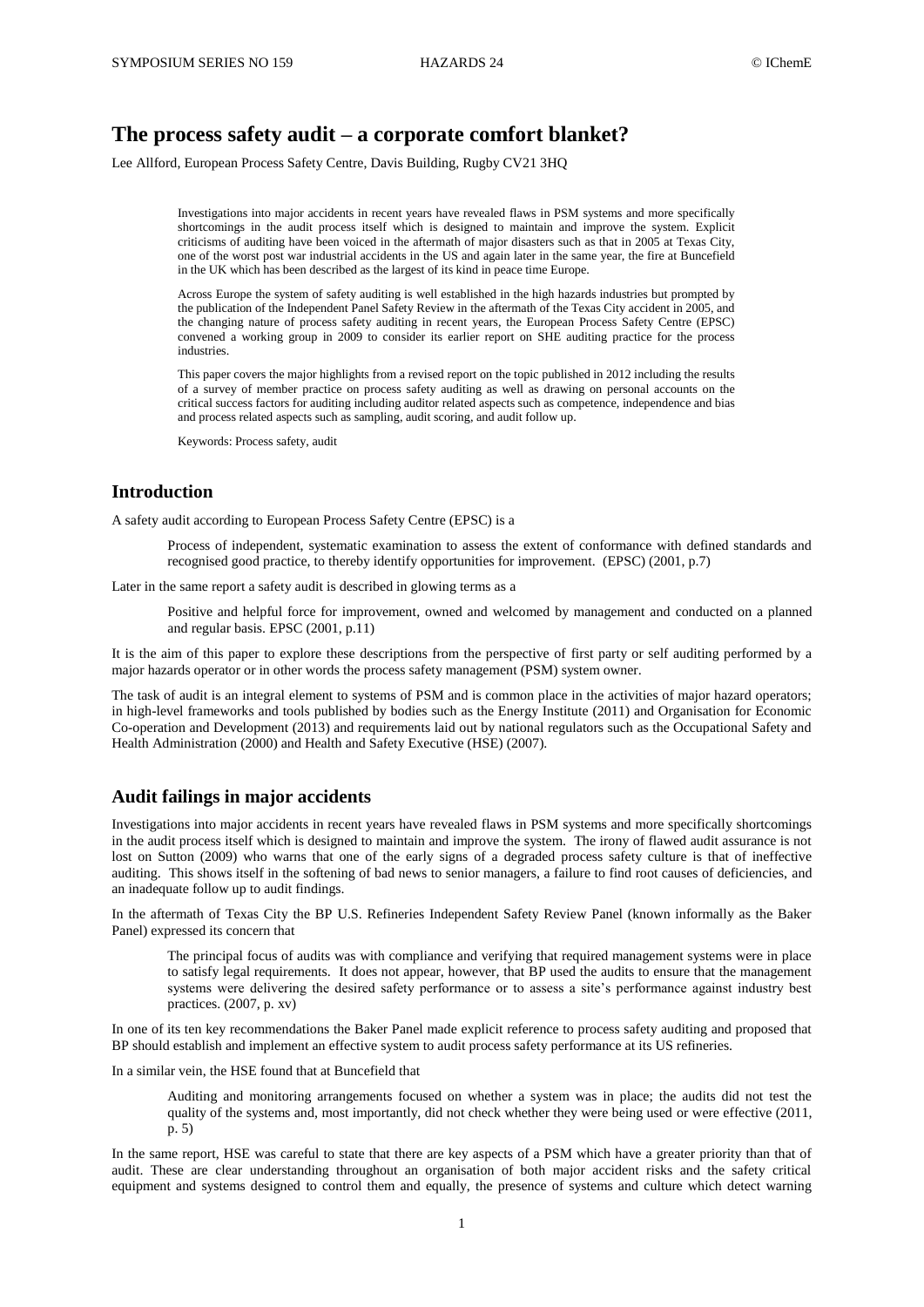signals of failure. Moreover, HSE urged that a high hazards business should make the time and resources available for process safety. The essential message is that for a process safety audit to be effective that the organisation itself needs to be in a state of maturity and readiness in order to benefit from that audit.

### **Published criticism of safety auditing**

The universal perception that process safety performance lags behind that of personal safety across industry in the developed world has implications for the effectiveness of PSM systems and in turn for PSM auditing. Nevertheless the role of audit in workplace safety management systems (SMS) in general has not escaped public scrutiny and comment.

The National Occupational Health and Safety Commission (2001) whilst recognising several benefits of safety audit tools observed that they can act as a barrier to the effectiveness of a SMS. The Commission lists several shortcomings with audit tools which include their "one size fits all" approach and their inability to assess the elements which are pre-conditions for an effective SMS such as senior management commitment and employee involvement in the planning, implementation and review of a SMS. Tellingly, the Commission believes that audit tools lead to strong focus on tangible hazards to the exclusion of latent, long term health risks; risks that bear comparison to the latent process safety risks associated with major accident causation.

The theme of audit frailty is further developed by Blewett and O'Keefe (2011) who identify several weaknesses related to the auditing of SMS which include paperwork for its own sake (so called tick box auditing), inherent problems associated with scoring an audit and lack of auditor independence and competence. The scoring of an audit often attracts more heat than light as individual and site performance rewards reflect audit outcomes. Safety performance is often not black and white and reducing audits to single scores can be counter- productive for an organisation that wishes to learn.

Several commentators suggest that the audit of SMS far has become ritualised and subject to corporate choreography rather than a means to improving workplace safety. This point is further emphasised in papers by the same author, Bunker (2004a and 2004b) who offers advice on audit tactics from the perspectives of both the audited entity and the auditor, which is not always in a spirit of mutual trust and learning and in marked contrast to the positive description of audit offered at the start of this paper.

## **EPSC member auditing practices**

Across Europe the system of safety auditing is well established in the high hazards industries but prompted by the changing nature of process safety auditing, EPSC convened a working group in 2009 to consider its earlier report on SHE auditing practice for the process industries and published the revised report in 2012. An outcome of the working group was a survey of member practices with respect to process safety auditing. The respondents without exception were large multinational organisations.

Bigelow and Robson (2006) identified two key factors which could affect the reliability and validity of safety audits which are

**Auditor-related factors** include issues of competence, bias and independence of the individuals carrying out the audit.

**Process-related factors** include: the theoretical basis for the audit; the existence of a coherent and comprehensive audit framework; the existence of clear standards for comparison; the use of multiple information sources; the choice of who to speak to and where to look when auditing a workplace; the weighting of various audit components; quality control issues; and details about procedures and objectivity.

A key question raised by the survey was how was the auditing of process safety organised within members companies with the results shown in Figure 1. Auditing process safety within general SHE audits implies a degree of full or partial integration of the PSM system into a single management system which has several advantages for the operating site not least the reduced audit load.

Figure 1 The organisation of process safety audits



Process safety part of SHE Audits

Dedicated process safety audits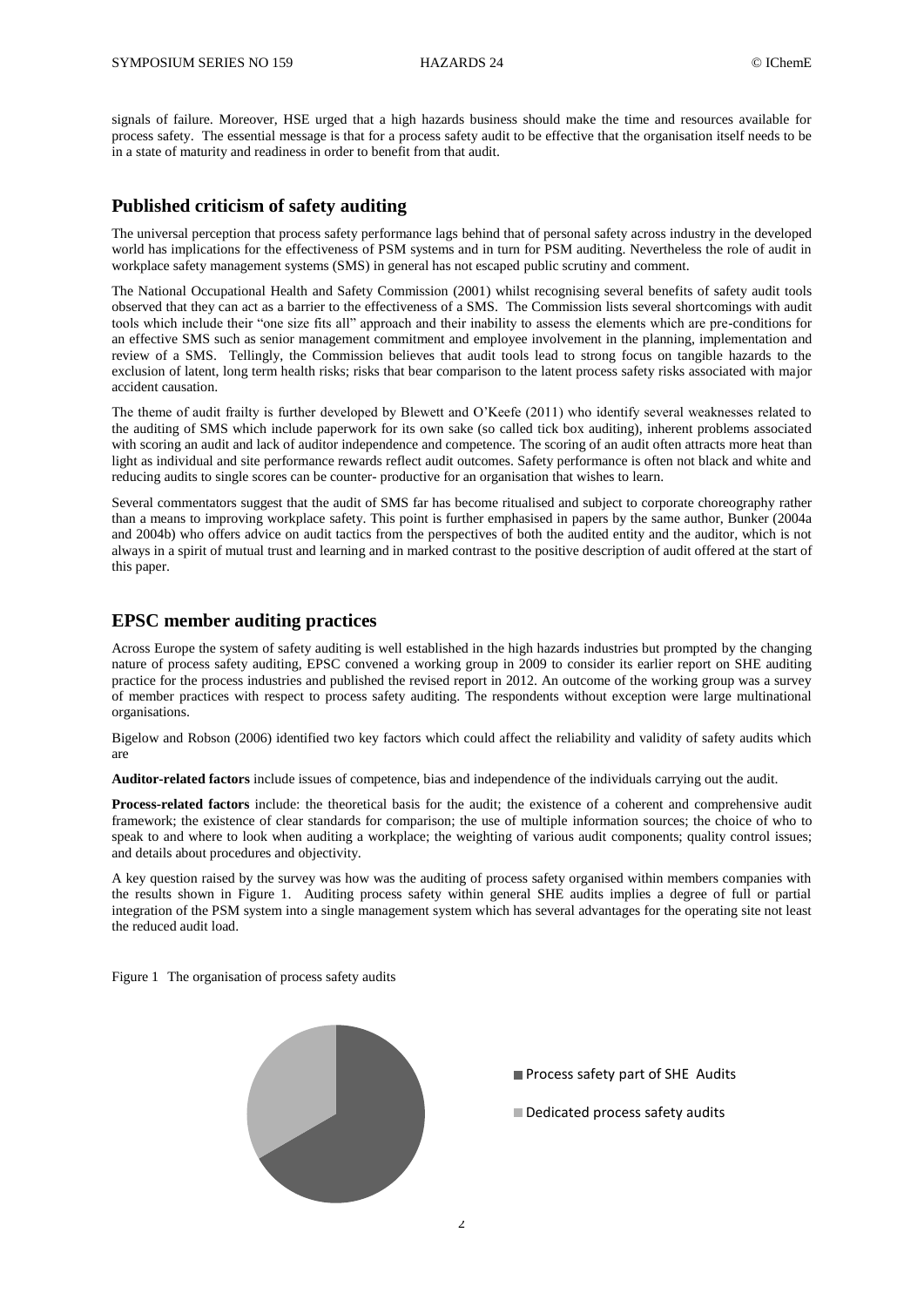Two thirds of members incorporate process safety auditing within their general SHE audits whilst the remaining respondents organise dedicated process safety audits.

One of the bigger obstacles to auditing an integrated system is finding auditors with sufficient knowledge and experience in auditing multiple systems, especially simultaneously. Identifying auditors with both knowledge and an applied understanding of the different management system standards involved can be challenging.

Following member discussion regarding both outsourcing and in-sourcing of the auditing function a question on the make-up of internal auditing team as illustrated in Figure 2.

Figure 2 Audit team composition



All companies use internal staff to varying degrees within their auditing teams with over half of the respondents using auditors solely from locations within the same business and independent of the audited facility. The next most popular approach was to use predominantly internal auditors supplemented by an external auditor. One respondent used mainly external auditors with internal specialists.

The advantages of using internal auditors is that they are likely to know where to look for potential hotspots, and the act of auditing can help disseminate best practice as a result of exposure to the practices of another site within their own organisation. In this arrangement the auditor when they return to their own places of work will have a greater appreciation of the process when they find themselves audited by internal members.

The main disadvantage of relying entirely on internal auditors is that it removes resource from their own place of work both for audits and the necessary training. Internal auditors may also be liable to an over-identification with the audited facility, prone to the same flaws and generally disposed to insularity.

The survey also invited members to share how they go about seeking audit evidence. Audit evidence is gathered conventionally from studying documents, observing activity/ inspecting plant, and interviewing staff as Figure 3 illustrates.

Figure 3 Methods of gathering audit evidence



All respondents use the three conventional methods apart from one member who chooses not to interview staff. The reasons for choosing not to interview lie in the cultural challenges. Strongly linked to the question of culture is language, a fundamental source of problems in cross cultural transactions. The safety auditor faces the language issue on two fronts in dealing with staff of the audited entity and in communicating with other members of a multinational audit team. Both can present significant barriers to common understanding.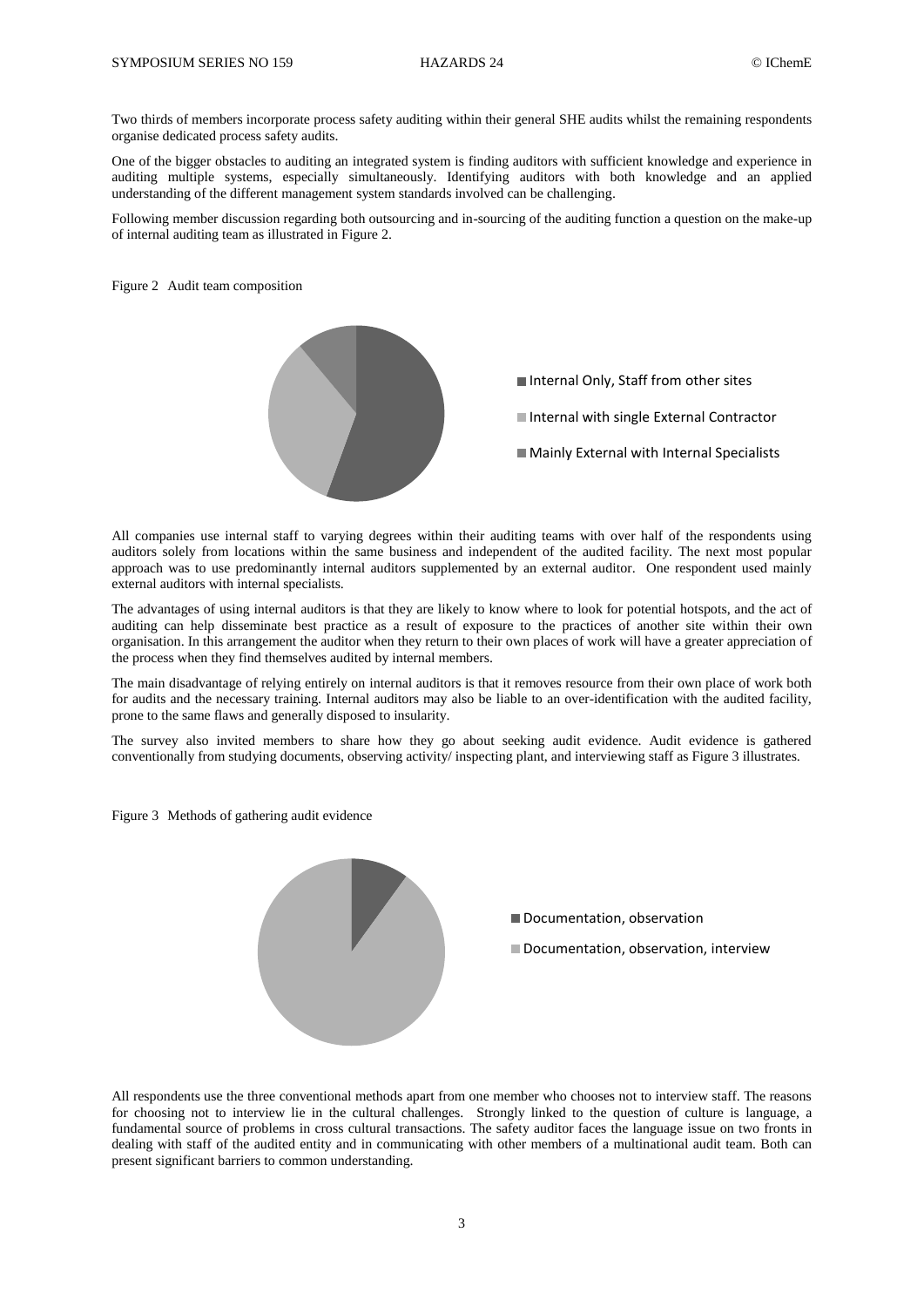One challenge presented to the international auditor is auditing compliance to local regulation. Although some audit teams will have a member who speaks the local language proper verification of compliance involves matching up practice with the law which is problematic when filtered through several personnel speaking different languages.

The survey indicated that all respondents employed a risk based approach at a high level. At a tactical level there appears to be differences in how inspection of plant, observation of activity and selection of staff to be interviewed is conducted. Figure 4 indicates that the majority of respondents would leave the decision to the discretion of the audit team; some would confine auditors within a pre-defined sampling plan, whilst the remaining respondents indicated that sampling would be on a purely random basis. The practical issue with respect to audit sampling is that rarely is the audited site ordered for the convenience of the auditor particularly with respect to availability of plant, infrequent but high risk activities such as plant start ups and shut downs and access to shift personnel.

Figure 4 Sampling choices



One interesting question posed by the survey related to benchmarking of audit processes with peers. Figure 5 shows that just over half of the respondents conduct formal benchmarking of their auditing processes with the remaining members engaging in informal or no benchmarking with peers.

Figure 5 Benchmarking safety audit processes with peers



One member engages with a third party to evaluate its corporate auditing programme against criteria including external expectations set by organisations with standing in the SHE audit community and generally accepted audit practices in comparable companies. Bench marking audit processes with peers may offer an antidote to the potential insularity of auditing programmes which exclusively use internal personnel.

Since the publication of the revised report in 2012 further information has been shared between EPSC members on the size of audit teams as shown in Figure 6.

Fundamentally the audit team size will reflect the risk profile, complexity and number of staff working at the audited operation.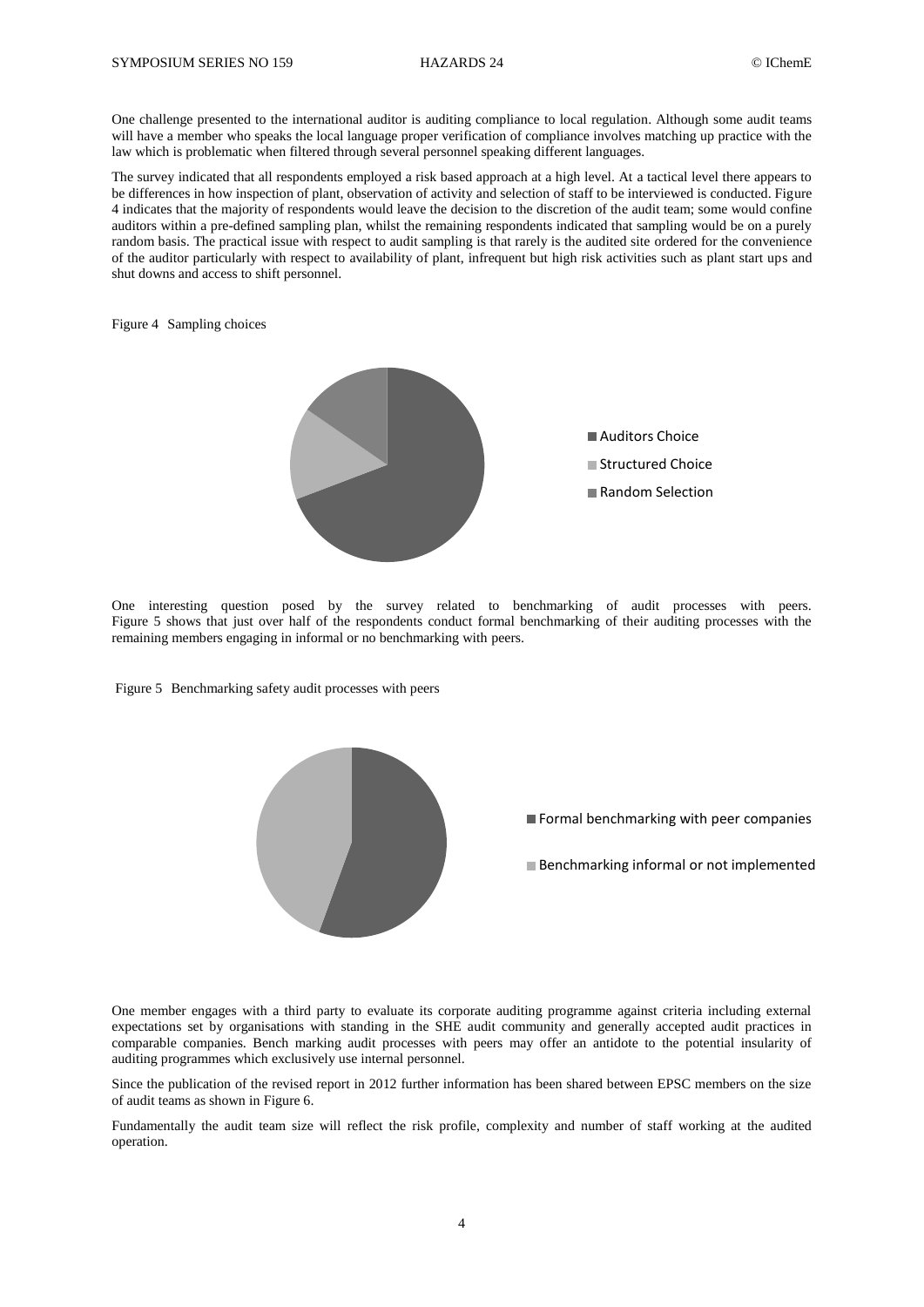Figure 6 Audit team size range



E\* refers to the practice of company E to conduct unannounced audits i.e. 24 hours notice.

In contrast to the notion that audits are conducted on a centrally planned and regular basis it is worth pointing out that there appears to be a growing tendency for site managers new into position to call forward for an audit of their facility which may well act as their personal performance baseline. It is also noteworthy that safety auditing with the exception of company E is a team rather than a solo activity. This may be for reasons of bias, such as frequency and selectivity bias.

Frequency bias refers to the tendency to over (or under) estimate the probability of occurrence of a particular event when the evaluation is based solely on reference to personal experience and the assumption that such experience is universal. For example, a safety auditor may focus attention on a particular series of questions in the protocol knowing that other audited sites have previously demonstrated weaknesses in these areas.

Selectivity bias describes the tendency to select items based on a restricted set of facts and to ignore those facts that do not fit into the expected pattern. For instance, a safety auditor may focus attention on physically important or obvious characteristics (e.g. loud, bright, recent, centrally visible, easy to interpret) and ignore critical cues that might provide more relevant information about the nature of the situation.

### **Findings**

EPSC members share the view that the bedrock of auditing is in fact ongoing self assessment from the audited facility and unless this occurs it is unlikely that the act of auditing independent to the site will achieve much value in the long term.

There are signs that high hazard operators are changing up and improving their auditing operations in for instance unannounced or short notice audits, use of specific means of gathering audit evidence and benchmarking auditing processes with peer companies.

New requirements and new sites (especially those that are acquired) also present challenges as to how they are treated and integrated into a corporate audit programme.

EPSC members also expressed the view that audit as a term is loaded with meaning which may prove unhelpful to an evaluation of safety performance. Safety assessment would seem more appropriate.

## **Conclusions**

There is increasing concern from regulators and investigators with respect to the effectiveness of auditing of PSM systems as undertaken by major hazard operators and especially in relation to the prior role of audit in several recent major accidents. Their commonly held view is that there is a pre-occupation with compliance at the expense of assessing the effectiveness of PSM systems. In other words operators are more disposed to check that the audited reality matches with what they say they do rather than what they should do.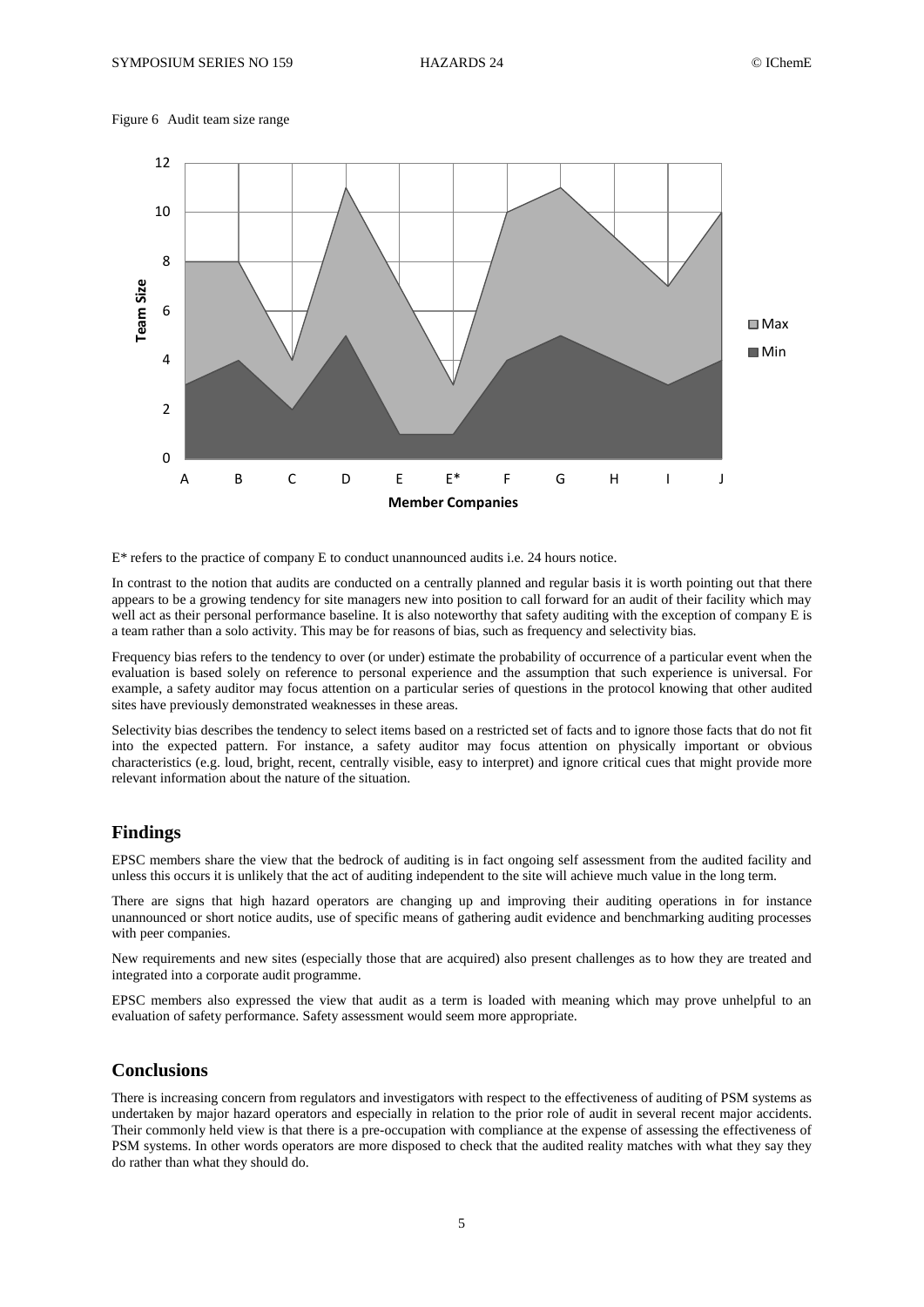Several commentators within the process safety community, Eames (2013), Sepeda (2009) continue to see a role for audit albeit re-purposed or else as a complement to other assessment tools. This is in contrast to several observers outside of the process safety community that see deep rooted problems with auditing often related to inadequate PSM system implementation. Nevertheless there are few signs that audit based assurance is about to be reformed or replaced soon by more searching and reliable tools.

### **Future work**

Future direction of travel is for EPSC to

- Survey current policies, standards and practices associated with the internal audit of process safety and in particular continuous improvement through the audit cycle
- Examine both the barriers to effective process safety auditing and audit best practices which foster the audit process and enhance auditing outcomes
- Identify the indicators of performance for process safety auditing currently in use across the major hazards industry

#### **References**

Bigelow, P & Robson, L (2006) Occupational Health and Safety Management Audit

Instruments: A Literature Review Institute for Work & Health, Toronto, ON Canada

Blewett, V, & O'Keeffe, V. (2011) Weighing the pig never made it heavier: Auditing OHS, social auditing as verification of process in Australia. Safety Science 49(7) p. 1014-1021. Available through Scopus [Accessed 22nd August 2013]

BP U.S. Refineries Independent Safety Review Panel (2007): Report of, Available at [www.bp.com/bakerpanelreport](http://www.bp.com/bakerpanelreport) [Accessed 25th August 2013]

Bunker, A.S (2004a) Dealing with auditors: How to take control of an audit away from the auditors. Available at <http://www.radpro.com/auditors.pdf> [Accessed 25th August 2013]

Bunker, A.S (2004b) Effective auditing: How to be a good auditor. Available at<http://www.radpro.com/Bunker-audits.pdf> [Accessed 25th August 2013]

Eames, P (2013) Are you in control of process safety? Basis of safety assurance can provide the answer. Loss Prevention Bulletin, 231, p.23-27. Available though Business Source Complete [Accessed 1st August 2013]

Energy Institute (2010) High level framework for process safety management: EI. Available at [www.energyinstpubs.org.uk/pdfs/1658.pdf](http://www.energyinstpubs.org.uk/pdfs/1658.pdf) [Accessed 1st August 2013]

European Process Safety Centre (2001) SHE auditing practice in the process industries. EPSC. Available at <http://www.epsc.org/data/files/Reports/EPSCReport24km.pdf> [Accessed 25th August 2013]

EPSC (2012) Process Safety Auditing EPSC (to be released in June 2014)

Health and Safety Executive (HSE) (rev. 2007) The safety report assessment manual (SRAM) HSE. Available at <http://www.hse.gov.uk/comah/sram/s8-15.pdf> [Accessed 1st August2013]

HSE (2011) Buncefield: Why did it happen? HSE. Available at [http://www.hse.gov.uk/comah/buncefield/buncefield](http://www.hse.gov.uk/comah/buncefield/buncefield-report.pdf)[report.pdf](http://www.hse.gov.uk/comah/buncefield/buncefield-report.pdf) [Accessed 1st August 2013]

International Civil Aviation Organization (2002) International Human Factors Guidelines for Safety Audits Manual p5.3

National Occupational Health and Safety Commission (2001)

Occupational Health and Safety Management Systems - a review of their effectiveness in securing healthy and safe workplaces: Sydney NOHSC. Available at

[http://www.safeworkaustralia.gov.au/sites/SWA/about/Publications/Documents/127/OHSManagementSystems\\_ReviewOfEf](http://www.safeworkaustralia.gov.au/sites/SWA/about/Publications/Documents/127/OHSManagementSystems_ReviewOfEffectiveness_NOHSC_2001_ArchivePDF.pdf) [fectiveness\\_NOHSC\\_2001\\_ArchivePDF.pdf](http://www.safeworkaustralia.gov.au/sites/SWA/about/Publications/Documents/127/OHSManagementSystems_ReviewOfEffectiveness_NOHSC_2001_ArchivePDF.pdf) [Accessed 25th August 2013]

Occupational Safety and Health Administration (2000) Process safety management. OSHA. Available at <https://www.osha.gov/Publications/osha3132.pdf> [Accessed 1st August 2013]

Organisation for Economic Co-operation and Development (2012) Corporate governance for process safety – guidance for senior leaders in high hazards industries. OECD. Available at [www.oecd.org/chemicalsafety/risk-management/49865614.pdf](http://www.oecd.org/chemicalsafety/risk-management/49865614.pdf) [Accessed 25th August 2013]

Sepeda, AL (2009) Auditing process safety management in four levels. Process Safety Progress 28(4), p. 343-346. Available through Science Citation Index. [Accessed 1st August 2013]